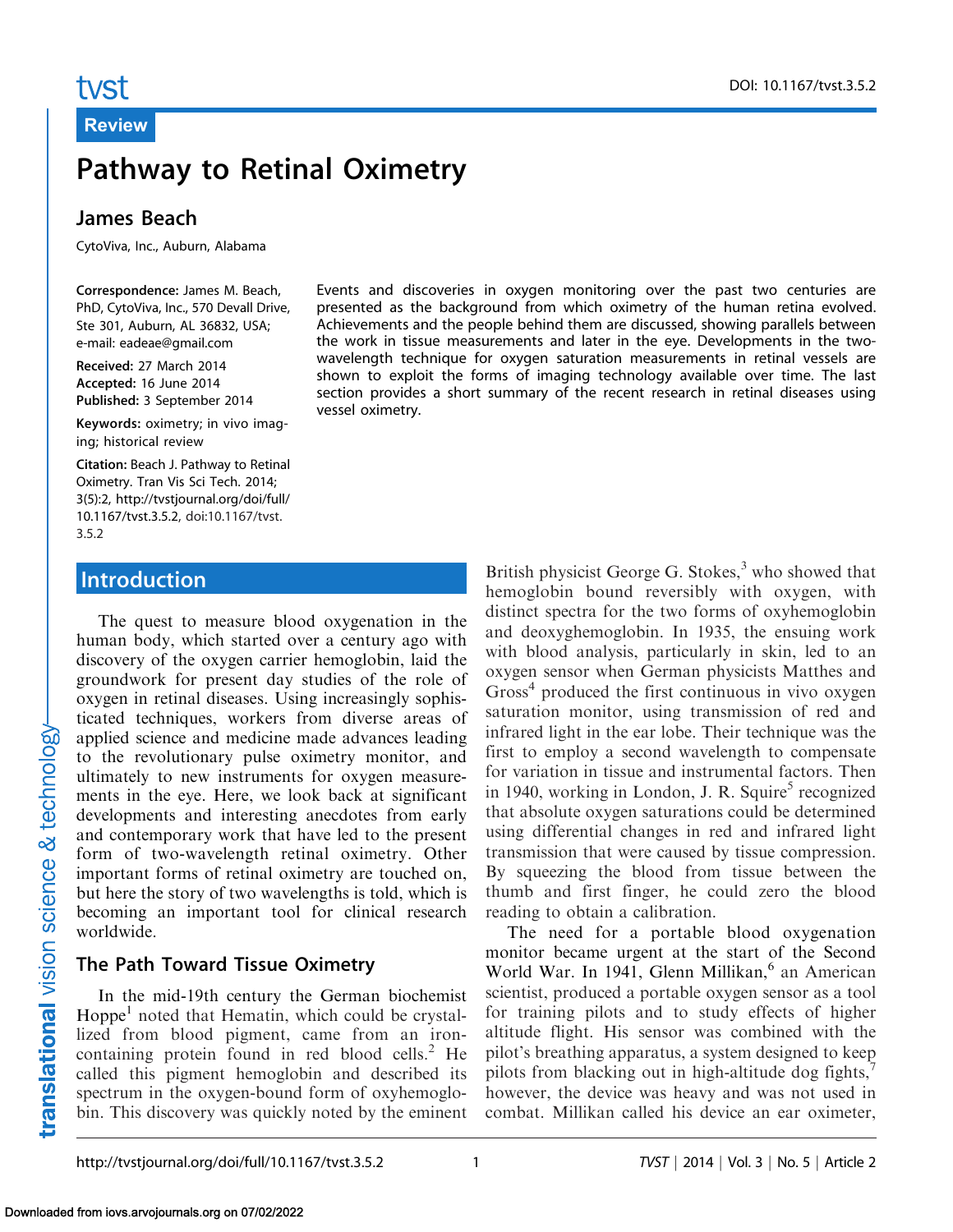coining the term oximetry, and although it was not designed to measure oxygen saturation, it was able to control the delivery of oxygen to the pilot's mask in response to light signals that sensed blood saturation. His device also used the red and infrared wavelengths that were more readily transmitted through tissue, and a photoelectric sensor to signal the electronic controls feeding the pilot's mask. Although the sensor did not selectively sense the arterial saturation, the method worked because pilots breathed pure oxygen, which tends to equalize oxyhemoglobin levels across the blood supply. In 1948, Earl Wood and his student J. E. Geraci,<sup>8</sup> working at the Mayo Clinic, refined the optical and mechanical techniques of Millikan and Squire. Wood<sup>[9](#page-6-0)</sup> applied the idea of using tissue compression in the ear lobe, using a tissue compression membrane to stop blood flow and then allow reperfusion. With four light signals from red and infrared light transmitted alternately through the compressed and decompressed ear lobe, Wood devised a self-calibrating, continuous reading oximeter that worked across subjects with variable-tissue background. Then in the mid 1960's Robert Shaw,  $^{10}$  $^{10}$  $^{10}$  a San Francisco surgeon, invented an eight-wavelength ear oximeter, which could determine relative amounts of the hemoglobin derivatives oxy- deoxy-, carboxy-, and methemoglobin. Knowing the light absorptions at each wavelength permitted calculation of their concentrations using a simultaneous set of Beer-law equations. The Shaw system, commercialized by Hewlett-Packard, heated the skin to  $45^{\circ}$ C to arterialize blood in a manner similar the transcutaneous oxygen electrode measurement of tissue  $PO_2$ .<sup>[11](#page-6-0)</sup> Unfortunately the multiwave oximeter was expensive and did not achieve wide-spread clinical acceptance since blood gas analysis was also available.

A major development occurred in 1972. Takuo Aoyagi,<sup>[12](#page-6-0)</sup> a Japanese engineer working for the Nihon Kohden company, had been using an ear piece of Millikan's design to measure cardiac output from the washout curve of the perfusion cardio green dye, using an infrared ear sensor. Pulsations in light from the cardiac cycle were interfering with the measurement, but Aoyagi realized that during each of the pulses the blood supply became arterialized as fresh blood replaced oxygen-depleted blood. By also sensing the pulses at a second wavelength, Aoyagi and co-worker Michio Kishi<sup>[13](#page-6-0)</sup> produced a pulse oximeter that did not require a bloodless calibration, and could provide a reproducible reading of the arterial saturation.<sup>14,15</sup> Their invention led to rapid development of pulse oximetry; however, Aoyagi did

not continue to work on the new invention, and other groups pursued its commercialization with fingertip sensors. Severinghaus' Special Article,<sup>[16](#page-6-0)</sup> "Takuo Aoyagi: Discovery of Pulse Oximetry'' tells the interesting story of this period. An important concept came from the new pulse oximetry called the "ratio of ratios.'' By normalizing the pulsatile component of blood signals using the constant background absorption from venous blood and other tissue sources, a "first" ratio enabled an arterial signal to be isolated. This also removed any variation caused by differences in subject pigmentation and tissue structure. Then, by electronically extracting the time-varying and static components from each of the light signals, and taking the ratio of these components, a signal corresponding to arterialized blood was created. This ''second'' ratio was proportional to oxygen saturation, and could be converted to percent saturation using calibration coefficients determined empirically. Aoyagi's technique has been recognized as the first to employ the ''ratio of ratios'' idea to extract a desired signal, in this case an important vital sign, from a more complex optical measurement. Although only those main developments related to oximetry are described here, several excellent historic reviews of oxygen measurement from perspectives of physiology and medicine are available.<sup>17–19</sup> Over a period lasting a century, oximetry was conceived, developed and refined to where it had a critical role in anesthesia, infant monitoring and later, wound healing. Approaching the mid-20th century and following the path already paved, a decades-long development of oximetry in the eye began.

#### Two-Wavelength Retinal Vessel Oximetry

Development of oximetry for the retina used many of the same optical ideas that led to tissue oximetry. Here are the developments leading to a two-wavelength form of retinal oximetry. In 1959, working out of Indiana University (Indianapolis, IN) and Duke University (Durham, NC), John Hickam, Herbert Sieker, and Regina Frayser<sup>20</sup> reported the first measurement of oxygen saturation in human retinal vessels. Ten years prior at Duke, Hickam and Frayser<sup>21</sup> had shown that a spectrophotometric determination of blood oxygen saturation could replace time consuming gasometric blood analysis that was required for measurement of cardiac output and oxygen consumption. Over the next decade their pioneering work in the eye, using photographic film to record images of vessels on the optic disc, resulted in detailed studies of the retinal venous saturation, arteriovenous saturation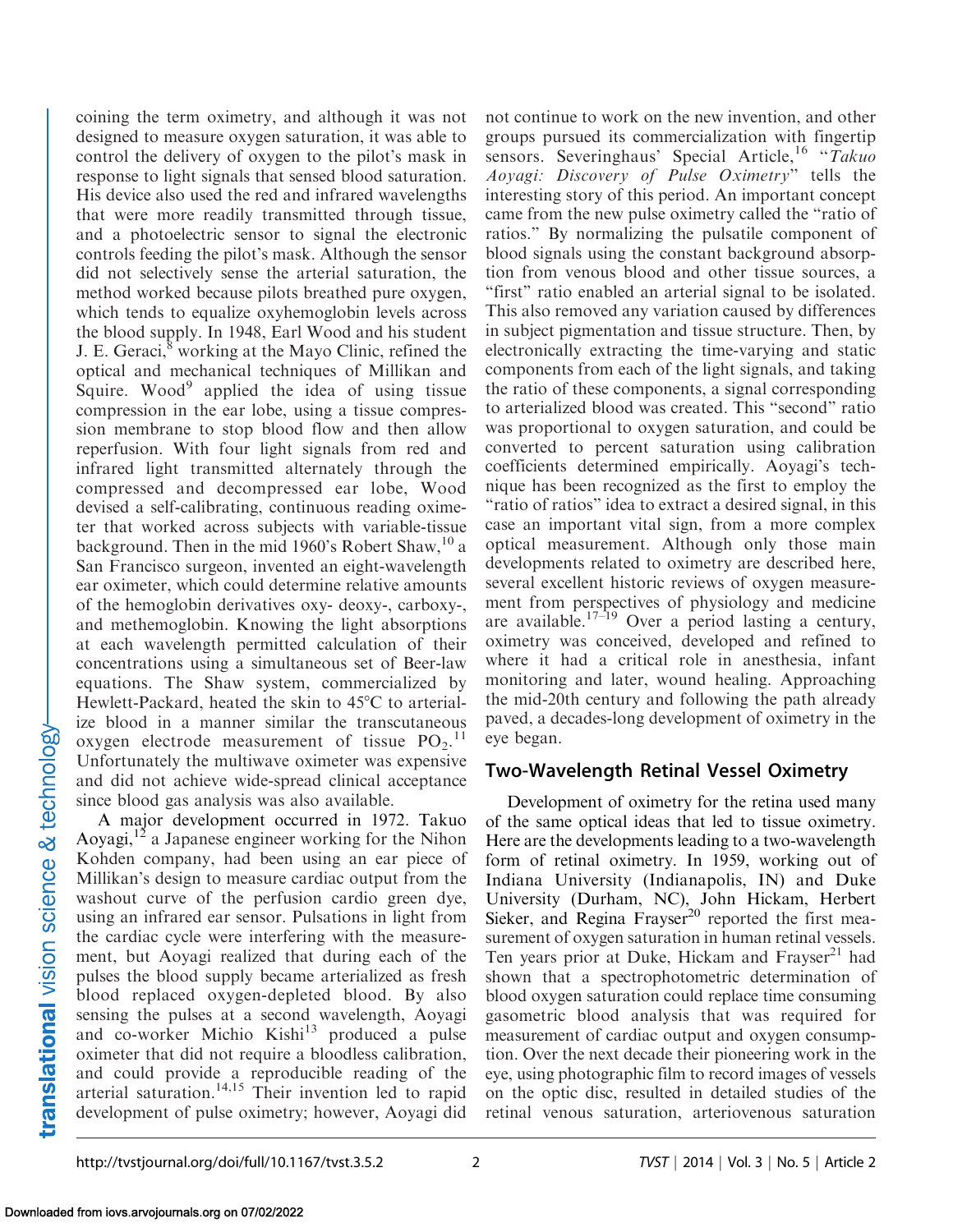difference, and responses to vasoactive drugs.<sup>22,23</sup> They were first to show that a linear relationship existed between vessel oxygen saturation and a ratio of vessel optical densities (ODs) at two wavelengths, one being relatively insensitive to change in saturation and the other sensitive to this change. Hickam's measurements were calibrated by having subjects breathe mixtures of oxygen and nitrogen. One advantage of film recording was that it allowed the vessel OD to be determined directly from the film's negative. This work preceded the application of ratio measurements in pulse oximetry by over a decade, possibly following the approaches adopted earlier, although Hickam's references do not mention the precedent for ratio analysis.

Continuing in the mid-70s with film photography, Robert Laing, Allen Cohen, and Ephraim Friedman<sup>2</sup> at the University of Massachusetts (Boston, MA) showed in their "falling rabbit" study that this relationship was linear over both physiologic and hypoxic ranges. Pulse oximetry had also been checked to be sure it accurately reported oxygen saturations. However, deaths from hypoxia during surgeries began after the introduction of barbiturate anesthesia in the 1930s, which impaired ventilation, and continued even after clinics started using the pulse oximeter. The problem was quickly corrected in 1980 when Frank Sarnquist and colleagues<sup>[25](#page-6-0)</sup> at Stanford Medical School showed that pulse oximetry had been significantly overestimating hypoxic blood saturation. After incorporating their results into the saturation calculation, pulse oximetry was able to greatly reduce hypoxia-related deaths in anesthetized patients. Retinal vessel measurements did not share this problem for two reasons. The measurement was made on homogeneous samples of blood in vessels appearing separately in images. Thus, measurements in vessels could distinguish arterial and venous saturation. Secondly, one of the wavelengths is chosen to be insensitive to changes in saturation. When both wavelengths are sensitive, the relationship between the OD ratio (termed the ODR) and oxygen saturation departs from linearity, however, when one of the wavelengths is insensitive, the relationship becomes linear. But still, there were potential inaccuracies. Stability of the vessel saturation during the cardiac cycle has been called into question, and thus far, no careful studies have reported an effect of the pulse on measured saturations, although Knudtson and colleagues<sup>[26](#page-6-0)</sup> have shown cardiac-synchronized pulses in the diameters of retinal arteries and veins. A correlation between the pulse and vessel saturation could be exploited to detect vascular disease. The size

of the vessel was shown to influence the two-wavelength saturation measurement,<sup>[27](#page-7-0)</sup> however, this systematic error has been investigated and a correction proposed.[28](#page-7-0) The linear relationship shown previously by Hickam<sup>[20](#page-6-0)</sup> and Laing<sup>24</sup>, which is widely assumed for two-wavelength measurements, strictly holds only if one of the measurements is made precisely at a wavelength where light absorption is the same for both oxy- and deoxyhemoglobin. This requirement is not met in most oximetry measurements with two wavelengths, and would not be required if an internal calibration existed to provide an operating curve to translate blood light absorption into saturation.

A significant development came in the mid-1980s from Francois Delori<sup>[29](#page-7-0)</sup> at the Schepens Eye Research Institute in Boston. Delori developed a three-wavelength photoelectric retinal oximetry method that could operate continuously. Vessel saturations were found by scanning a focused point of light across the vessel, allowing both the vessel diameter and the optical density of the blood to be calculated from the profile of the reflected light. Unlike in film recordings, now the optical density needed to be calculated from its defining relationship, where  $OD = log_{10}$  (incident light/transmitted light). An assumption was made that the light returned just outside the vessel represents the incident value, while the drop in brightness inside the vessel is accounted for by absorption in the blood. These estimates, particularly for incident light, are subject to the variations in pigment density that occur across the retina and between individuals, and thus reduce the accuracy of saturation measurements. In fact, light returned is influenced by both absorption and scattering process $es^{30,31}$  Delori eliminated most of the problem with two insensitive wavelengths to establish local baselines around which measurements at one-third oxygen-sensitive wavelength could be determined. Using light extinction coefficients that were corrected for the finite spectral resolution in his recordings, the threewavelength technique gave an internally calibrated measurement of the saturation. In 1989, Sebag and Delori<sup>[32](#page-7-0)</sup> published the first application of oximetry in retinal disease. Delori replaced the instantaneous film recordings with those of a continuous photoelectric sensor and built eye-tracking into his system; however, the method was not designed to easily capture measurements across the retina.

Near the end of the next decade Dietrich Schweitzer and Martin Hammer at the University of Jena (Jena, Thuringia, Germany) began publishing a series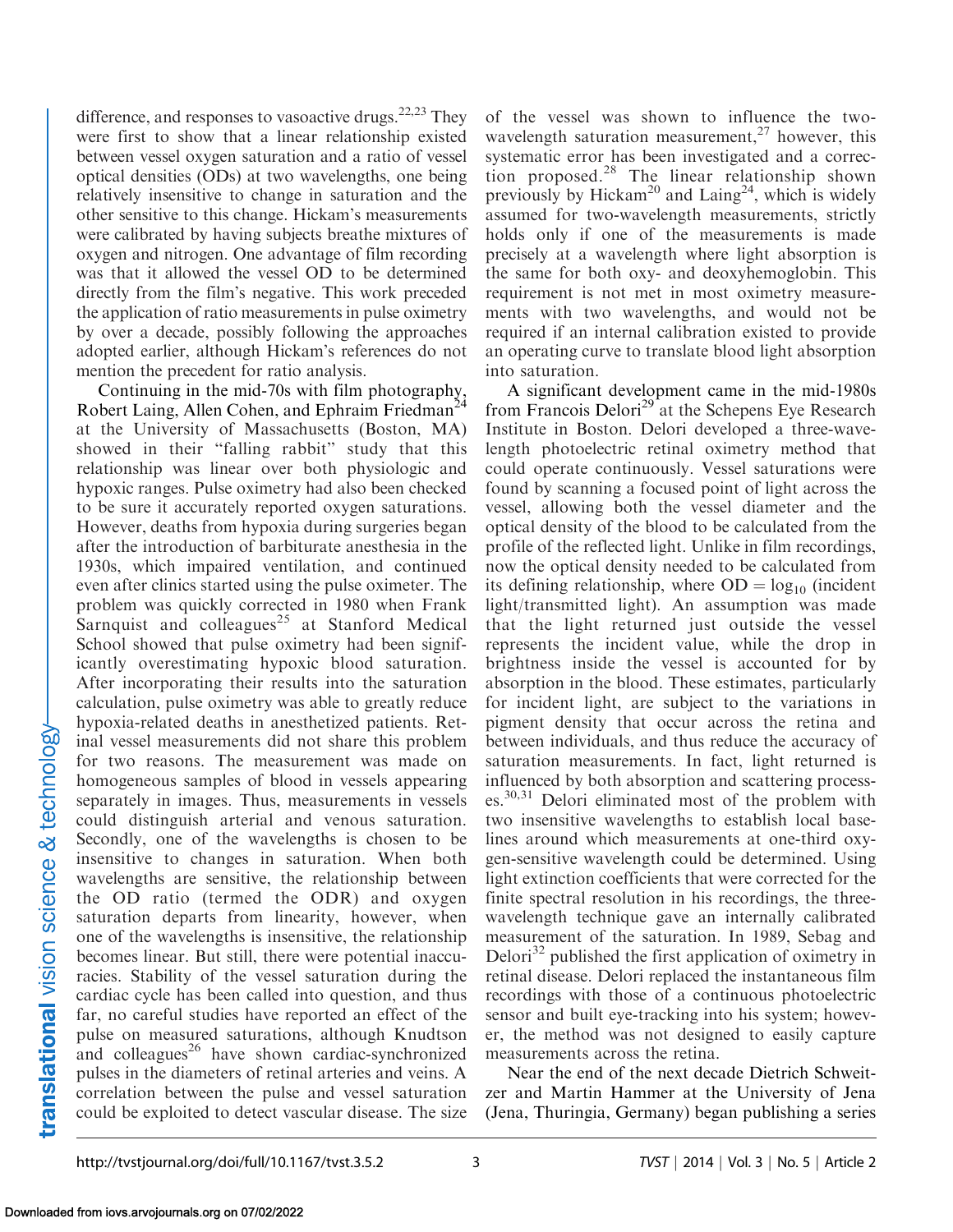<span id="page-3-0"></span>

Figure 1. The 2003 prototype of a two-wavelength retinal oximeter at the Louisiana State University Lion's Eye Center. The light shield is removed showing the optical section, with dual optical paths directed by front surface and dichroic mirrors, similar to that of the first system built at the University of Virginia. Images were recorded by an astronomy CCD camera. In the background is a dual-wavelength recording of a primary artery and vein (reproduced with permission from Bahram Khoobehi).

of reports on retinal oxygen saturation using spectral recordings.[33,34](#page-7-0) They replaced the light scan with the entrance slit of an imaging spectrograph, which gave them a continuous spectrum of the light reflected from inside and outside a short section of vessel. By fitting their spectral curves with the known absorption for oxy- and deoxyhemoglobin, and the baseline retinal pigment, they could obtain a calibrated measurement. The Jena imaging spectrograph was also used to obtain optical properties from the complex tissue environment comprising the retinal vessel and fundus backround.[35,36](#page-7-0) These recordings with multiple wavelengths, at single-vessel sites, produced a benchmark for the normal values of vessel saturation in the retina as well as changes in disease. Around the same time, two biomedical engineers, James Beach and Sankar Srinivas, working with retinal specialist James Tiedeman at the University of Virginia (Charlottesville, VA), were trying to adapt Delori's three wavelengths to digital imaging in order to obtain wider retinal coverage in diabetic subjects. They found that their filter wheel was too slow to keep up with eye motion and so this approach was abandoned. However, Srinivas noted that the



Figure 2. The optic disc and surrounding vessels side-by-side in a single camera image with the 2003 prototype oximeter (Hiroyuki Kawano, Lion's Eye Center). Left: reference image (570 nm) is insensitive to oxygen saturation. Right: measurement image (600 nm) was recorded simultaneously with the reference and is sensitive to saturation, causing arteries to appear light and veins are dark. The retinal tissue background is lighter due to decreased light absorption by retinal pigments at the red wavelength.

arteries always showed up lighter than veins in red images. Beach had just done a series of intravital membrane potential recordings in microvessels with a voltage dye, which used the ratio of fluorescence at two wavelengths to compensate for vessel motion,  $37$ and so they tried a ratio method for retinal oxygen recordings. Digital cameras were quite expensive at that time, so a way to record two images at the same time with a single camera was needed. After building an image splitter from right angle prisms (Fig. 1) and choosing red and green wavelengths for oxygensensitive and insensitive images, they succeeded in recording pairs of retinal images side-by-side on a digital camera (Fig. 2). The green wavelength was set where the oxy- and deoxyhemoglobin curves crossed with equal and opposite slopes, which kept the reference image insensitive to saturation as the filter passed light over a finite spectral width. The red wavelength was set near the maximum of the oxydeoxyhemoglobin difference spectrum for high sensitivity, but not so far to the red that the artery image disappeared. The new system was employed by Tiedeman et al. $38$  to explore oxygen saturation changes during acute hyperglycemia in diabetic patients. His study showed that blood flow autoregulation in retinal vessels was impaired in preretinopathy to a degree that correlated with the disease duration. One year later the digital imaging method was reported after rigorously establishing the external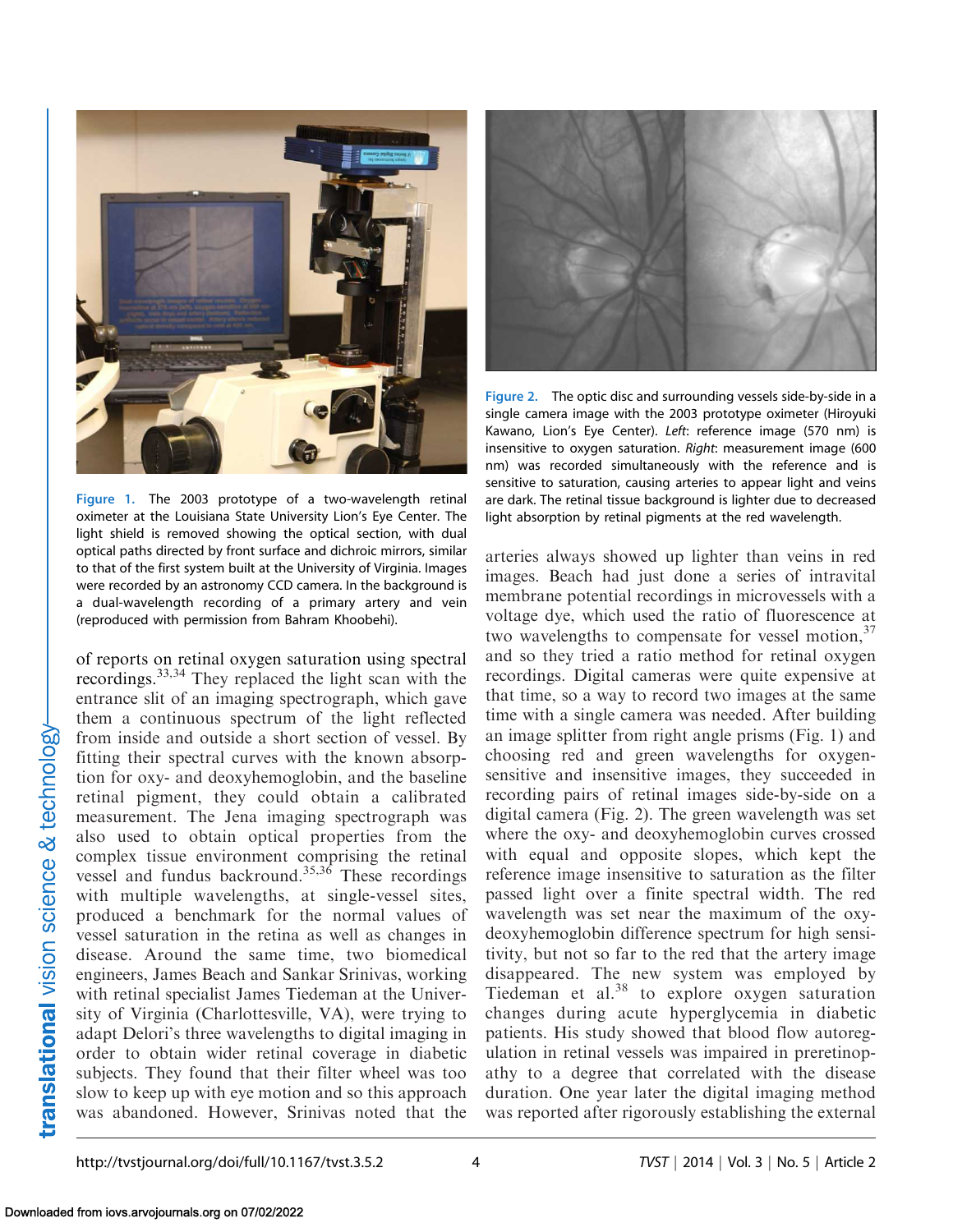<span id="page-4-0"></span>

Figure 3. Retinal vessels imaged over a wider field of view ( $12 \times 12$  mm) with two synchronized cameras on the Oxymap oximeter in 2009 (Reykjavik). Arteries and veins show similar density in the reference image (top left), while arteries are less dense than veins in the corresponding measurement image (bottom left). Top right: Color saturation map by the author. Arteries and veins appear red and green, respectively, denoting higher and lower saturation. Higher saturation seen in smaller branching veins is an artifact caused by the fundus background. A correction for this effect has been proposed.<sup>[28](#page-7-0)</sup> The mapping process ignores vessels near the optic disc area. Bottom right: Oxymap T1 oximeter with dual cameras mounted on an ophthalmoscope (reproduced with permission from Oxymap ehf).

calibration with breathing experiments using oxygen– nitrogen mixtures, and after assessing influences of the vessel diameter and retinal pigment density.<sup>27</sup> By estimating the amount of light falling on vessels using only the red light, where pigment absorption is reduced, variation of the saturation measurement was also reduced as the correction made the measurement less susceptible to variation in retinal background. Recording the two images simultaneously with a single (CCD) charge-coupled device camera precluded full retinal coverage [\(Figs. 1](#page-3-0) and [2](#page-3-0)), however, it was possible in single recordings to measure along several millimeters of artery and vein and determine the arterio-venous saturation difference. This digital two-wavelength method turned out to be serendipitously similar to Hickam's first photographic measurements, but the author did not know this until work was well along. The retinal twowavelength method also relies on a ''ratio of ratios'' idea. The ''first'' ratio occurs in the logarithmic definition for OD. In the ''second'' ratio, both the sensitive and insensitive ODs are dependent on similar factors, such as vessel diameter and image focus. However, the sensitive OD is dependent on saturation

while the insensitive OD is not. Therefore, the ratio of the two ODs, which has been termed the ODR, is sensitive to saturation, while other factors tend to cancel out. This ''ODR'' is converted to saturation values from an external calibration.

Just before the end of the decade Beach began a collaboration with medical faculty at the University of Iceland (Reykjavik, Iceland) and shortly after, with Bahram Khoobehi at the Louisiana State University (Baton Rouge, LA), where improvements to the twowavelength camera were tested. Einar Stefansson, an early advocate of altered oxygen in retinal diseases, and Thor Eysteinsson, a retinal electrophysiologist, were interested in the new technology for clinical research. Together with signal processing expert Jon Atli Benediktsson, the four cofounded the Icelandic company that would produce the first commercial two-wavelength retinal oximeter. Still working with single cameras, a series of advanced oximeter prototypes were developed and saturation maps were added to show the oxygen transport in the vessels. This work stimulated new image processing methods that were needed for automated oximetry, and improved accuracy and reproducibility of the satura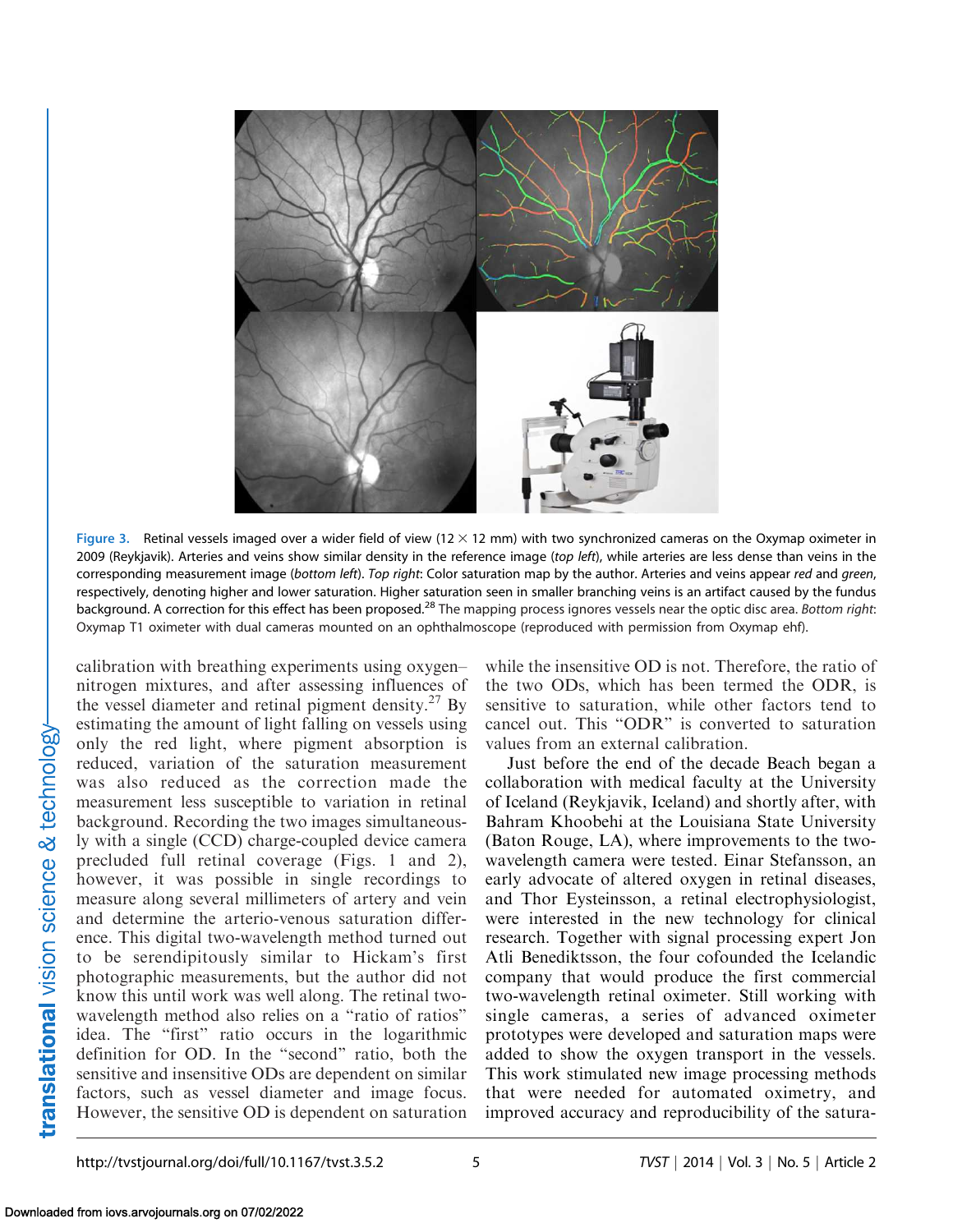tion measurement.[39–42](#page-7-0) Coverage of the retinal vessels was increased after switching to two synchronized cameras, which by then cost about the same, and in 2009 a commercial retinal oximeter [\(Fig. 3\)](#page-4-0) was available for research from Oxymap ehf in Reykjavik.[43](#page-7-0) Near the same time, Hammer and colleague Walthard Vilser<sup>[28](#page-7-0)</sup> also produced a retinal oximeter using a color camera to capture the two-wavelength image. In their version, the eye was illuminated solely by measurement and reference wavelengths which were obtained with a custom optical filter placed in the illumination path. This reduced the amount of light reaching the subject's retina, lessening the possibility for light-induced vascular responses that could alter saturations in subsequent measurements, and also the degree of discomfort to the subject from the flash. After this, both oximeters were equipped with light filters for patient comfort. The Hammer-Vilser<sup>[28](#page-7-0)</sup> oximeter also incorporated the "red" correction for pigment variation as well as improved methods to compensate for variations in pigment density and vessel size. Soon after, a commercial oximeter was produced by Imedos, also in Jena, as a companion to the retinal vessel analyzer. Both the Oxymap and Imedos oximeters were deployed with commercial fundus cameras, and in a short-time, clinical research papers began to appear.

#### Study of Retinal Disease

Following in the steps of pioneering studies of retinal oxygen and disease, the next efforts began mainly to gain new understanding of retinal disease and to determine if the new technique could detect or predict the presence of specific disorders. Results reported using both versions of the oximeter have been largely consistent. In arterial and venous occlusions involving central and branching vessels, oxygen saturation was found to be reduced in the affected eye, with a trend toward partial normalization after treatment. $44-46$  In diabetes, a significant elevation of the saturation in retinal veins, with degree dependent on severity of retinopathy, has been consistently reported. $47-50$  These findings were at first surprising since capillary dropout and proliferative retinopathy are believed to result from hypoxia. However, they are consistent with known diabetic complications of capillary wall thickening and development of vascular shunts, which decrease oxygen extraction from the blood and reduce the surface for gas exchange. Tiedeman et al.'s<sup>[38](#page-7-0)</sup> earlier finding for impaired vessel autoregulation may point to an additional mechanism. These pathogenic mechanisms

could thus reduce oxygen tension in retinal tissue. A test that can predict increased risk for progression of retinopathy should be forthcoming from this work. In glaucoma the results so far have been less conclusive. Studies combining blood flow and oximetry measurements suggested that treatment with carbonic anhydrase inhibitors raises the oxygen delivery to the retina, $51,52$  $51,52$  $51,52$  while almost no effect of glaucoma filtration surgery on retina oxygenation was found.<sup>[53](#page-8-0)</sup> Stimulation of oxygen consumption by light flicker caused venous saturations to be raised to a lesser degree in glaucoma patients than in normals, suggesting that oxygen supply or consumption is reduced in glaucoma.<sup>54</sup> In one early study carried out before commercial oximetry, normal-tension glaucoma was associated with lower arterial saturation.<sup>[55](#page-8-0)</sup> Together, these studies suggest an altered oxygen use in glaucoma that requires further analysis. In age-related macular degeneration, the normal reduction in saturation of veins with age was found to be reversed, suggesting an altered oxygen metabolism.<sup>[56](#page-8-0)</sup> Finally, a modest yet significant venous increase was reported following pars plana vitrectomy, presumably because the source of oxygen to the retina is increased.<sup>[57](#page-8-0)</sup> Nearly all of the work to date points to abnormal venous saturation in retinal disease. But the work is just beginning and the findings, although preliminary, suggest a rich path for future research. A more complete review of oximetry and retinal disease is available in Sveinn Hardarson's doctoral thesis.<sup>[58](#page-8-0)</sup>

# **Conclusion**

The path leading to clinical retinal oximetry is grounded in the tissue measurements that came before. In the human retina the work began with imaging technology that was available at the time, and has made a wide circle back to imaging with digital methods. Along the way highly innovative work added electronic sensing and spectral analysis in ways that could be incorporated into a modern imaging format. The strategy continues to exploit the ratiometric measurement concepts that were successful for tissue oximetry; however, there are problems still to be solved and we may look back again at tissue optics for solutions. We are starting to understand the role of oxygen in different retinal diseases from the perspective of clinical measurements. The path now should lead to improved patient care in the diagnosis and treatments for many of the retinal disorders.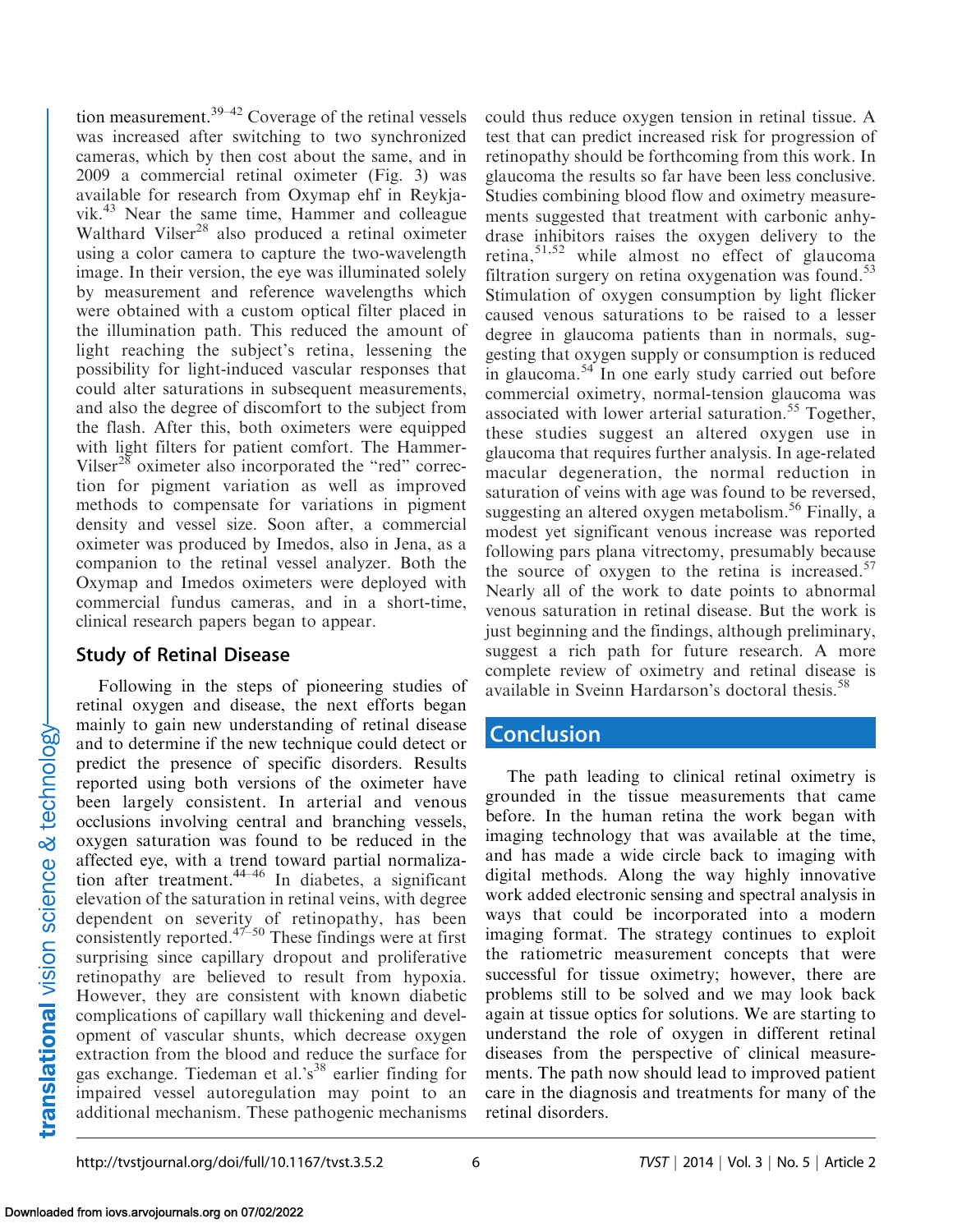# <span id="page-6-0"></span>Acknowledgments

The author thanks Sveinn Hakon Hardarson for his critical reading of the manuscript. Robert Bryant, Brian Duling, Gisli Hreinn Haldorsson, Robert Karlsson, Herbert Kaufman, Hiroyuki Kawano, Daniel Kim, and Jinfeng Ning have also made valuable contributions.

Support by the National Institutes of Health Grants EY-12606 and EY-14776.

#### **References**

- 1. Hoppe F. Ueber das Verhalten des Blutfarbstoffes im Spectrum des Sonnenlichtes [in German]. Virchows Arch. 1862;23:446–449.
- 2. Hoppe-Seyler F. Ueber die chemischen und optischen Eigenschaften des Blutfarbstoffs [in German]. Virchows Arch. 1864;29:233–235.
- 3. Stokes GG. On the reduction and oxidation of the colouring matter of blood. Proc R Soc Lond. 1864;13:355–364.
- 4. Matthes K, Gross F. Untersuchungen über die Absorption von rotem und ultrarotem Licht durch kohlenoxydgesättigtes, sauerstoffgesättigtes und reduziertes Blut [in German]. Naunyn-Schmiedebergs Archiv für experimentelle Pathologie und Pharmakologie. 1938;191:369–380.
- 5. Squire JR. Instrument for measuring quantity of blood and its degree of oxygenation in the web of the hand. Clin Sci. 1940;4:331–339.
- 6. Millikan GA. The oximeter: an instrument for measuring continuously oxygen saturation of arterial blood in man. Rev Sci Instrum. 1942;13: 434–444.
- 7. CalTech Oral Histories. Interview with Clare Mallory Millikan. 1981. Available at: [http://](http://resolver.caltech.edu/CaltechOH:OH_Millikan_C) [resolver.caltech.edu/CaltechOH:OH\\_Millikan\\_C](http://resolver.caltech.edu/CaltechOH:OH_Millikan_C) Accessed November, 2013.
- 8. Wood EH, Geraci JE. Photoelectric determination of arterial oxygen saturation in man. J Lab Clin Med. 1949;34:387–401.
- 9. Wood EH. Oximetry. In: Glasser O, ed. Medical Physics, Vol 2. Chicago: Year Book Publishers; 1950:664–680.
- 10. Shaw RF, inventor; Oximeter and method for invivo determination of oxygen saturation in blood using three or more different wavelengths. US Patent 3,638,640. Nov. 1, 1967.
- 11. Clark LC. Measurement of oxygen tension: a historical perspective. Crit Care Med. 1981; 9: 960–962.
- 12. Aoyagi T. Pulse oximetry: its invention, theory, and future. J. Anesth. 2003;17:259–266.
- 13. Aoyagi T, Kishi M, Yamaguchi K, Watanabe S. Improvement of the earpiece oximeter. Abstracts of the 13th annual meeting of the Japanese Society of Medical Electronics and Biological Engineering, 974;90–91.
- 14. Nakajima S, Hira Y, Takase H. Performance of new pulse wave earpiece oximeter. Respir Circ. 1975;23:41–45.
- 15. Yamanishi A. The dawn of pulse oximeter. J Jap Soc Med Instru. 2005;75:852–862.
- 16. Severinghaus JW. Takuo Aoyagi: discovery of pulse oximetry. Anesth Analg. 2007;105:S1–S4.
- 17. Severinghaus JW. Monitoring oxygenation. ASA Newsletter 2001;(suppl F):28–31.
- 18. Severinghaus JW, Honda Y. History of blood gas analysis. VII. Pulse oximetry. J Clin Monit. 1987; 3:135–138.
- 19. West JB. A century of pulmonary gas exchange. Am J Respir Crit Care Med. 2004;169:897–902.
- 20. Hickam JB, Sieker HO, Frayser R. Studies of retinal circulation and A-V oxygen difference in man. Trans Am Clin Climatol Assoc. 1959;71:34– 44.
- 21. Hickam JB, Frayser R. Spectrophotometric determination of blood oxygen. J Biol Chem. 1949;172:457–465.
- 22. Hickam JB, Frayser R, Ross JC. A study of retinal venous blood oxygen saturation in human subjects by photographic means. Circulation. 1963;27:375–385.
- 23. Hickam JB, Frayser R. Studies of the retinal circulation in man: observations on vessel diameter, arteriovenous oxygen difference, and mean circulation time. Circulation. 1966;33:302–316.
- 24. Laing RA, Cohen AJ, Friedman E. Photographic measurements of retinal blood oxygen saturation: falling saturation rabbit experiments. Invest Ophthalmol. 1975;14:606–610.
- 25. Sarnquist FH, Todd C, Whitcher C. Accuracy of a new noninvasive saturation monitor. Anesthesiology. 1980;53:S180.
- 26. Knudtson MD, Klein BEK, Klein R, et al. Variation associated with measurement of retinal vessel diameters at different points in the pulse cycle. Br J Ophthalmol. 2004;81:57–61.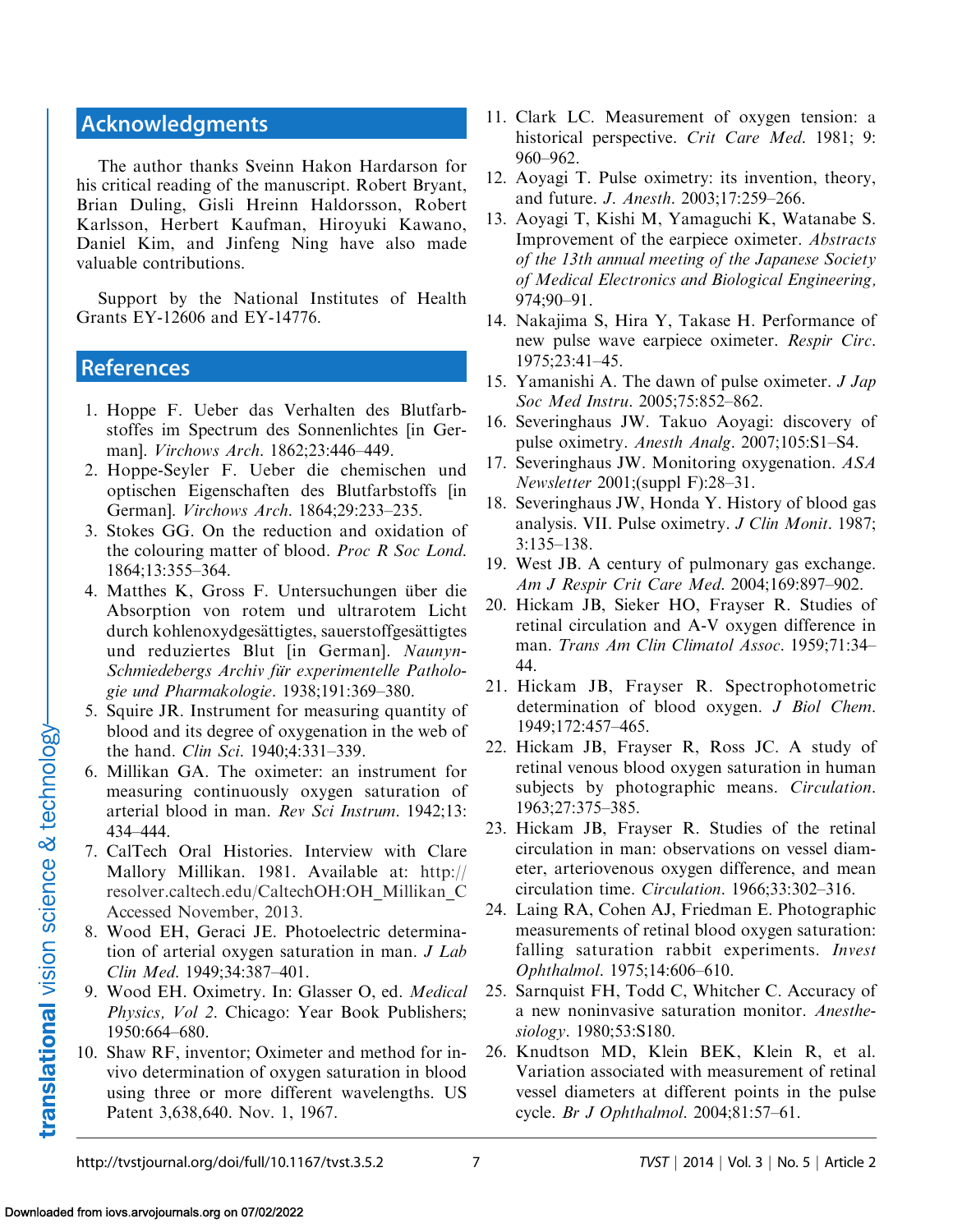- <span id="page-7-0"></span>27. Beach JM, Schwenzer KJ, Srinivas S, Kim D, Tiedeman JS. Oximetry of retinal vessels by dualwavelength imaging: calibration and influence of pigmentation. J Appl Physiol. 1999;86:748–758.
- 28. Hammer M, Vilser W, Riemer T, Schweitzer D. Retinal vessel oximetry-calibration, compensation for vessel diameter and fundus pigmentation, and reproducibility. *J Biomed Opt*. 2008;13: 54015.
- 29. Delori FC. Noninvasive technique for oximetry of blood in retinal vessels. Appl Opt. 1988;27: 1113–1125.
- 30. Hammer M, Schweitzer D, Michel B, et al. Single scattering by red blood cells. Appl Opt. 1998;37: 7410–7418.
- 31. Friebel M, Roggan A, Muller G, Meinke M. Determination of optical properties of human blood in the spectral range 250 to 1100 nm using Monte Carlo simulations with hematocrit-dependent effective scattering phase functions. J Biomed Opt. 2006;11:034021.
- 32. Sebag J, Delori FC, Feke GT, Weiter JJ. Effects of optic atrophy on retinal blood flow and oxygen saturation in humans. Arch Ophthalmol. 1989; 107:222–226.
- 33. Schweitzer D, Hammer M, Kraft J, Thamm E, Konigsdorffer E, Strobel J. In vivo measurement of the oxygen saturation of retinal vessels in healthy volunteers. IEEE Trans Biomed Eng. 1999;12:1454–1465.
- 34. Schweitzer D, Thamm E, Hammer M, Kraft J. A new method for the measurement of oxygen saturation at the human ocular fundus. Int Ophthalmol. 2001;23:347–353.
- 35. Hammer M, Roggan A, Schweitzer D, Müller G. Optical properties of ocular fundus tissues-an in vitro study using the double-integrating-sphere technique and inverse Monte Carlo simulation. Phys Med Biol. 1995;40:963-978.
- 36. Hammer M, Schweitzer D. Quantitative reflection spectroscopy at the human ocular fundus. Phys Med Biol. 2002;47:179–191.
- 37. Beach JM, McGahren ED, Xia J, Duling BR. Ratiometric measurement of endothelial depolarization in arterioles with a potential-sensitive dye. Am J Physiol. 1996;270:H2216–H2227.
- 38. Tiedeman JS, Kirk SE, Srinivas S, Beach JM. Retinal oxygen consumption during hyperglycemia in patients with diabetes without retinopathy. Ophthalmol. 1998:105:31–36.
- 39. Halldorsson GH, Benediktsson JA, Zoega GM, Eysteinsson Y, Stefansson E. Automatic registration of spectrophotometric retinal images. Espoo, Finland, June 9-11, 2004. Proceedings of the 6th Nordic Signal Processing Symposium – NORSIG.
- 40. Narasimha-Iyer H, Beach JM, Khoobehi B, Ning J, Kawano H, Roysam B. Algorithms for automated oximetry along the retinal vascular tree from dual-wavelength fundus images. J Biomed Opt. 2005;10:054013.
- 41. Halldorsson GH, Karlsson R, Hardarson SH, et al. Automatic retinal oximetry. In: Benediktsson JA, Javidi B, Gudmundsson KS, eds. American Inernational Workshop on Information Optics, Institute of Physics. 2007:200–209.
- 42. Narasimha-Iyer H, Beach JM, Khoobehi B, Roysam B. Automatic identification of retinal arteries and veins from dual-wavelength images using structural and function features. IEEE Trans Biomed Eng. 2007;54:1427–1435.
- 43. Hardarson SH, Harris A, Karlsson RA, et al. Automatic retinal oximetry. Invest Ophthalmol Vis Sci. 2006;11:5011–5016.
- 44. Hardarson S, Stefansson E. Oxygen saturation in central retinal vein occlusion. Am J Ophthalmol. 2010;150:871–875.
- 45. Hardarson S, Stefansson E. Oxygen saturation in branch retinal vein occlusion. Acta Ophthalmol. 2012;90:466–470.
- 46. Gehlert S, Dawczynski J, Hammer M, Strobel J. Haemoglobin oxygenation of retinal vessels in branch retinal artery occlusions over time and correlation with clinical outcome. Klin Monbl Augenheilkd. 2010;227:976–980.
- 47. Hammer M, Vilser W, Riemer T, et al. Diabetic patients with retinopathy show increased retinal venous oxygen saturation. Graefes Arch Clin Exp Ophthalmol. 2009;247:1025–1030.
- 48. Hardarson S, Stefansson E. Retinal oxygen saturation is altered in diabetic retinopathy. Br J Ophthalmol. 2012;96:560–563.
- 49. Khoobehi B, Firn KA, Thompson H, Reinoso M, Beach JM. Retinal arterial and venous oxygen saturation is altered in diabetic patients with and without retinopathy. Invest Ophthalmol Vis Sci. 2013;54:7103–7106.
- 50. Jorgensen CM, Hardarson SH, Bek T. The oxygen saturation in retinal vessels from diabetic patients depends on the severity and type of